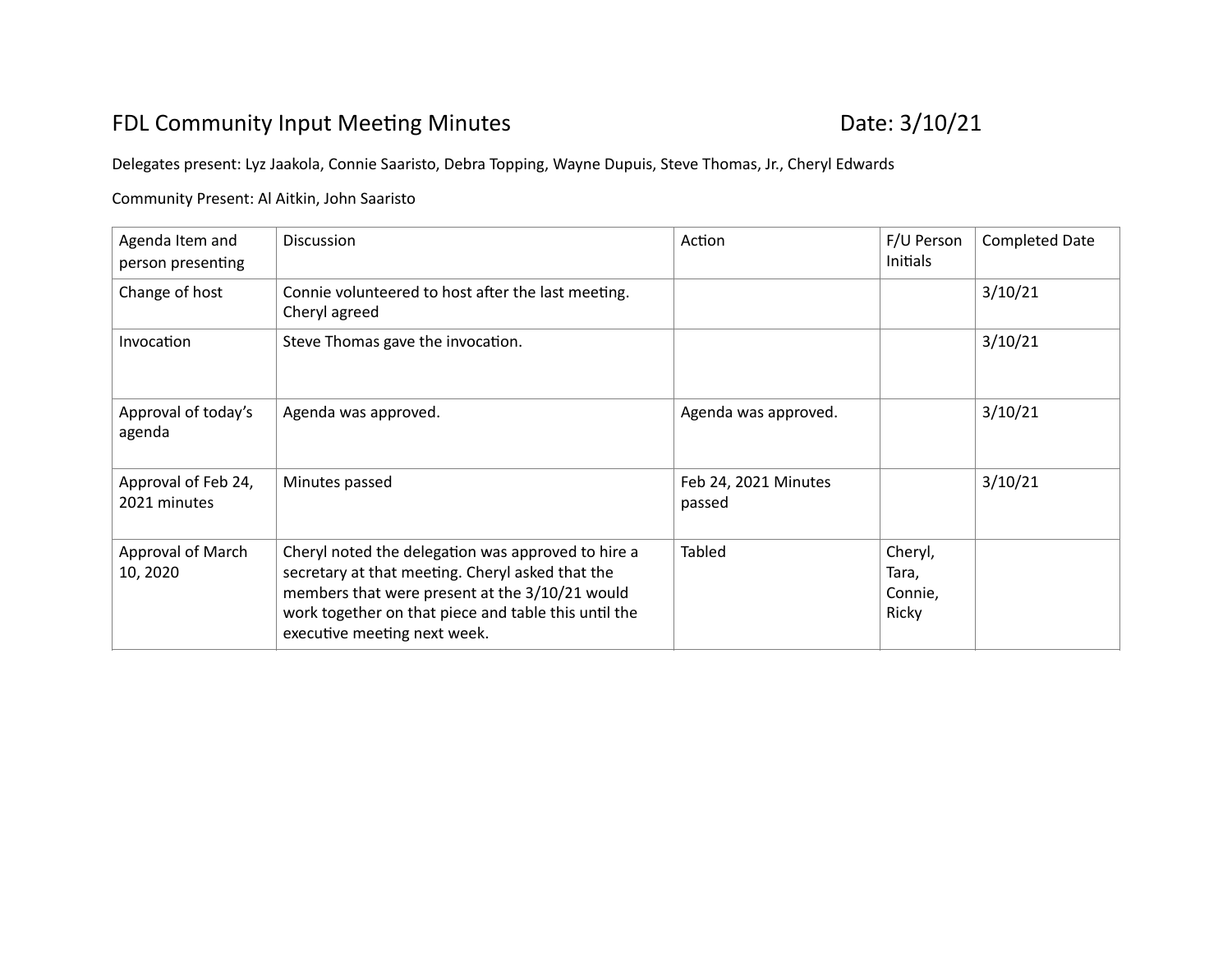| <b>Committee Reports</b> | Education- in holding pattern due to pressing nature of<br>enrollment topic Lyz reports that the feeling was the<br>TEC's position on enrollment will likely direct the<br>actions taken by the education committee.<br>Financial - wrote a financial committee policy and<br>transaction form for reimbursement costs<br>Survey -still struggling to get participation.<br>Facilitation - has not met yet, should have met on<br>3/5/21 and sent an agenda on 3/6/21., also MCT<br>questions were answered last month so that was<br>posed as a potential topic if facilitation does not have<br>an enrollment topic.                                                                                                                               | Wayne reports back this<br>delegation's expectation<br>that the facilitation<br>committee meet and send<br>out an agenda two weeks<br>prior to the MCT meeting,<br>they agreed to this at the<br>last meeting and did not<br>meet. Also propose MCT<br>questions as meeting topic<br>if enrollment topic is not<br>available | Wayne                   |
|--------------------------|------------------------------------------------------------------------------------------------------------------------------------------------------------------------------------------------------------------------------------------------------------------------------------------------------------------------------------------------------------------------------------------------------------------------------------------------------------------------------------------------------------------------------------------------------------------------------------------------------------------------------------------------------------------------------------------------------------------------------------------------------|------------------------------------------------------------------------------------------------------------------------------------------------------------------------------------------------------------------------------------------------------------------------------------------------------------------------------|-------------------------|
| <b>TEC Meeting Recap</b> | TEC is considering starting an enrollment group to run<br>parallel to the Constitution Convention.<br>Request for Convention with the Education<br>committee's guidance to continue forward.<br>Some discussion was had about being able to make<br>resolutions and move power to enrollment to the band<br>level. Bands could make changes as long as those<br>changes do not conflict with the MCT constitution.<br>It was noted that our community has stated that<br>changes that do not remove blood quantum would be<br>pushing the enrollment issue to a future generation<br>rather than being brave and making a better<br>solution.our community has asked us for a seven<br>generation solution rather than a one generation<br>solution. | Ask for Quarterly reports of<br>enrollment and deaths<br>from TEC to inform the<br>enrollment topic discussion                                                                                                                                                                                                               | <b>TEC</b><br>Delegates |